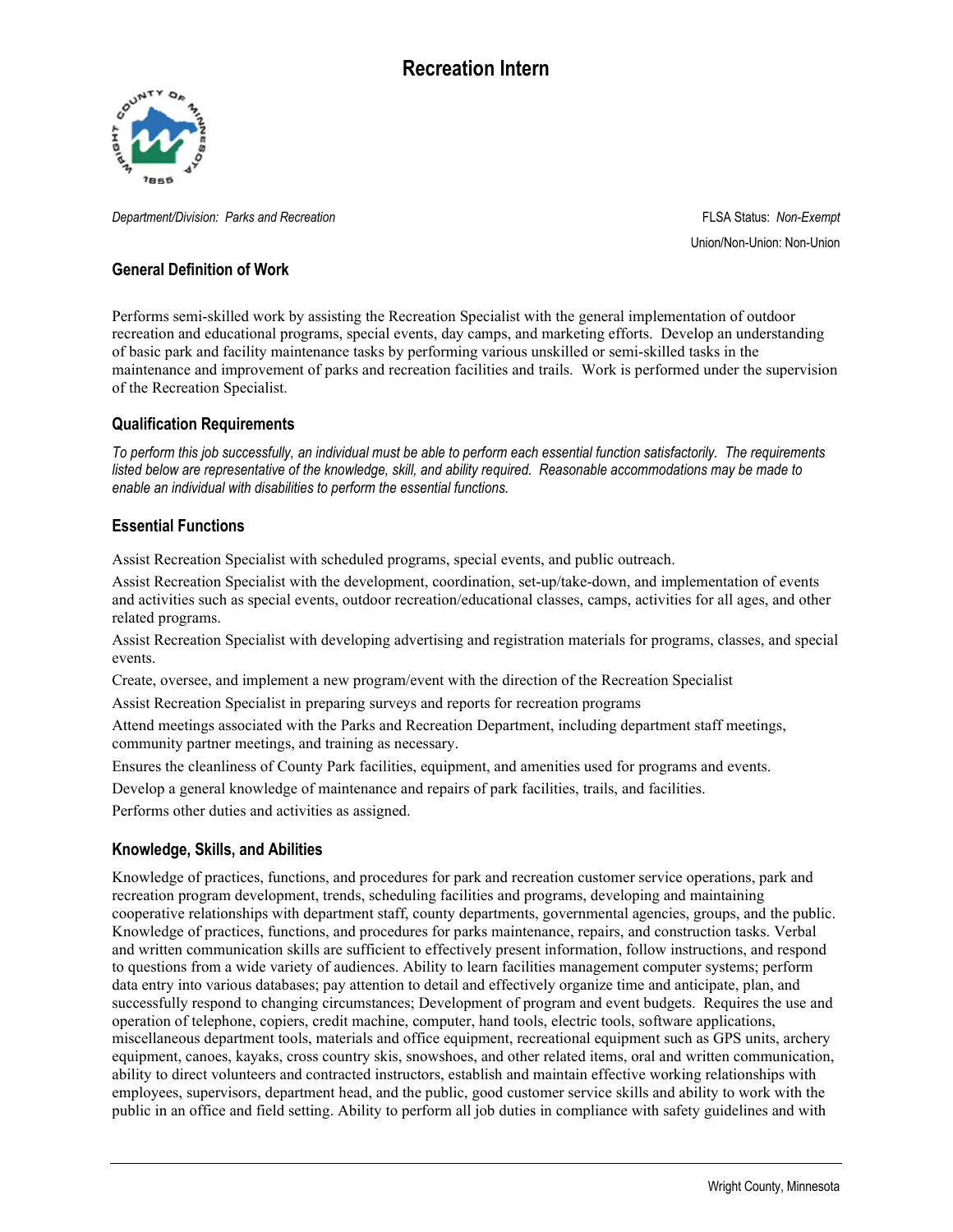# **Recreation Intern**

an ongoing awareness of safety practices; Ability to communicate courteously and professionally while maintaining positive working relationships with others when carrying out all job functions.

### **Education and Experience**

Enrolled in an institution of Higher Learning with a declared major/minor within parks & recreation/leisure services or a related field of study.

### **Physical Requirements**

This work requires the frequent exertion of up to 50 pounds of force and occasional exertion of up to 100 pounds of force; work regularly requires standing, walking, speaking or hearing and using hands to finger, handle or feel, frequently requires reaching with hands and arms, lifting and repetitive motions and occasionally requires sitting, climbing or balancing, stooping, kneeling, crouching or crawling, tasting or smelling and pushing or pulling; work has standard vision requirements; vocal communication is required for expressing or exchanging ideas by means of the spoken word; hearing is required to perceive information at normal spoken word levels and to receive detailed information through oral communications and/or to make fine distinctions in sound; work requires preparing and analyzing written or computer data, visual inspection involving minor defects and/or small parts, using of measuring devices, assembly or fabrication of parts within arm's length, operating machines, operating motor vehicles or equipment and observing general surroundings and activities; work regularly requires exposure to outdoor weather conditions, frequently requires working near moving mechanical parts and occasionally requires wet, humid conditions (non-weather), working in high, precarious places, exposure to fumes or airborne particles, exposure to toxic or caustic chemicals, exposure to extreme heat (non-weather), exposure to the risk of electrical shock, working with explosives, exposure to vibration, wearing a self-contained breathing apparatus and exposure to bloodborne pathogens and may be required to wear specialized personal protective equipment; work is generally in a loud noise location (e.g. grounds maintenance, heavy traffic).

### **Special Requirements**

Must be 18 years of age. A valid driver's license or evidence of equivalent mobility is also required upon hire. Available to work nights, weekends, and holidays The position is for 14 weeks/40 hours per week.

Last Revised: 11/22/2021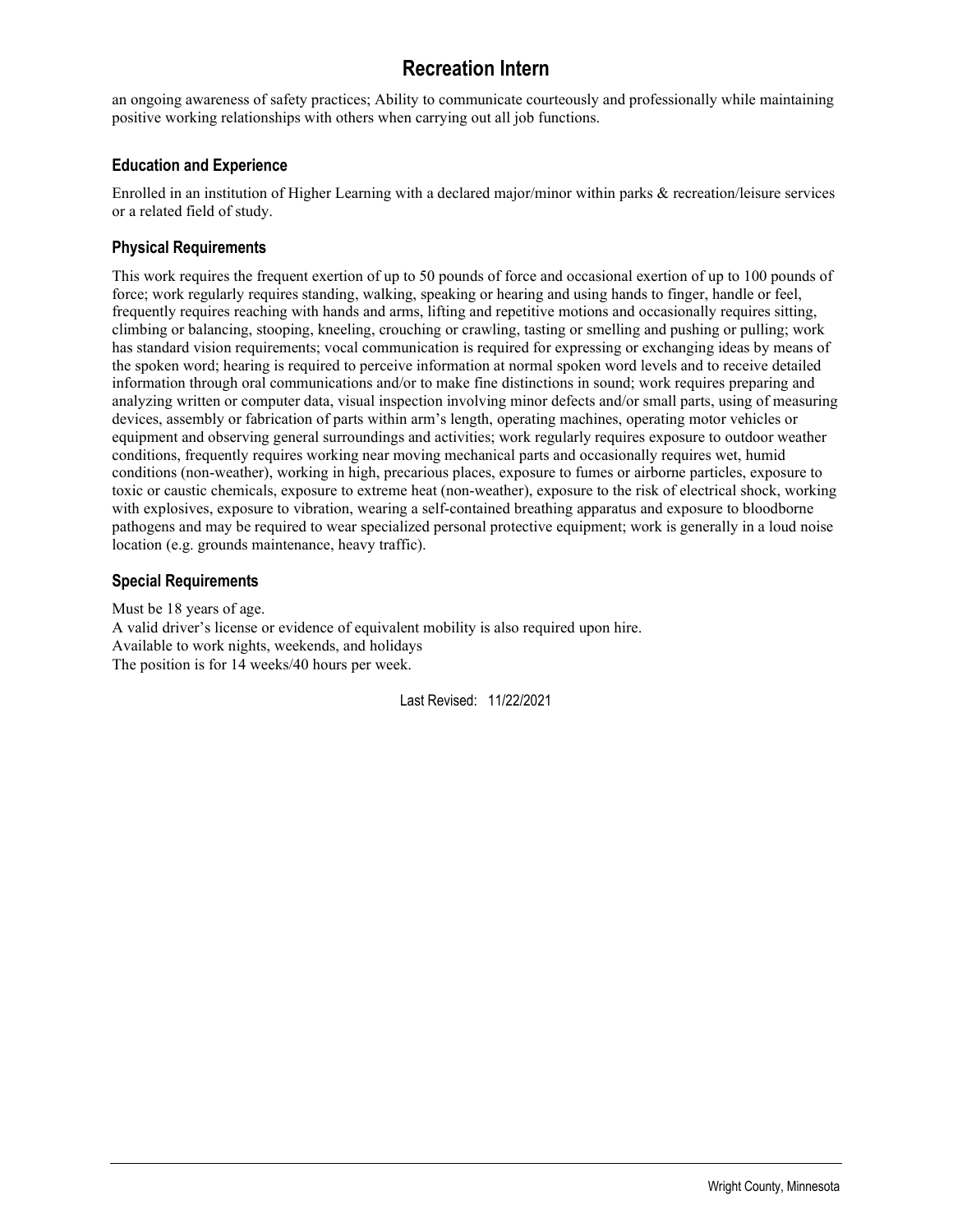| <b>Wright County</b><br>Parks & Recreation             |            |                   | <b>Wright County</b><br><b>Parks &amp; Recreation Department</b><br><b>Seasonal Employment Application</b><br>3500 Braddock Avenue NE<br>Buffalo, MN 55313<br>Phone: 763-682-7693<br>www.co.wright.mn.us/parks                                |
|--------------------------------------------------------|------------|-------------------|-----------------------------------------------------------------------------------------------------------------------------------------------------------------------------------------------------------------------------------------------|
|                                                        |            |                   | <b>General Data</b>                                                                                                                                                                                                                           |
| Position Applying For: National Position Applying For: |            |                   | Date Available to Start: Today's Date:                                                                                                                                                                                                        |
|                                                        |            |                   |                                                                                                                                                                                                                                               |
| Last Name                                              |            | <b>First Name</b> | MI                                                                                                                                                                                                                                            |
| <b>Street Address</b>                                  |            |                   |                                                                                                                                                                                                                                               |
| City                                                   | State      | Zip               | Are you either a U.S. citizen or legally eligible to hold<br>employment in the United States?                                                                                                                                                 |
|                                                        |            |                   | <b>Yes</b> and the set of the set of the set of the set of the set of the set of the set of the set of the set of the set of the set of the set of the set of the set of the set of the set of the set of the set of the set of the<br>No lim |
| Home Phone                                             | Cell Phone |                   |                                                                                                                                                                                                                                               |
|                                                        |            |                   |                                                                                                                                                                                                                                               |
| <b>Work Phone</b>                                      |            |                   |                                                                                                                                                                                                                                               |

# **Education**

Did you graduate from high school or receive a General Education Degree (GED)? Yes\_\_\_\_\_ No\_\_\_\_ Please indicate the last year of schooling you completed. Please count only full years completed and received credit for.

## 7 8 9 10 11 12 / 13 14 15 16 / Masters / JD / PhD

| Name and Location of College,<br>University or Professional School | Dates Attended | <b>Credits Earned</b> | Degree Received | Major/Minor |
|--------------------------------------------------------------------|----------------|-----------------------|-----------------|-------------|
|                                                                    |                |                       |                 |             |
|                                                                    |                |                       |                 |             |
|                                                                    |                |                       |                 |             |
|                                                                    |                |                       |                 |             |

List current Licenses, registrations, or certifications relevant to the position for which you are applying.

| ີ                            |                  |                 |
|------------------------------|------------------|-----------------|
| License/Certification Number | <b>Issued By</b> | Date/Expiration |
|                              |                  |                 |
|                              |                  |                 |
|                              |                  |                 |

## **Wright county is an Equal Opportunity Employer**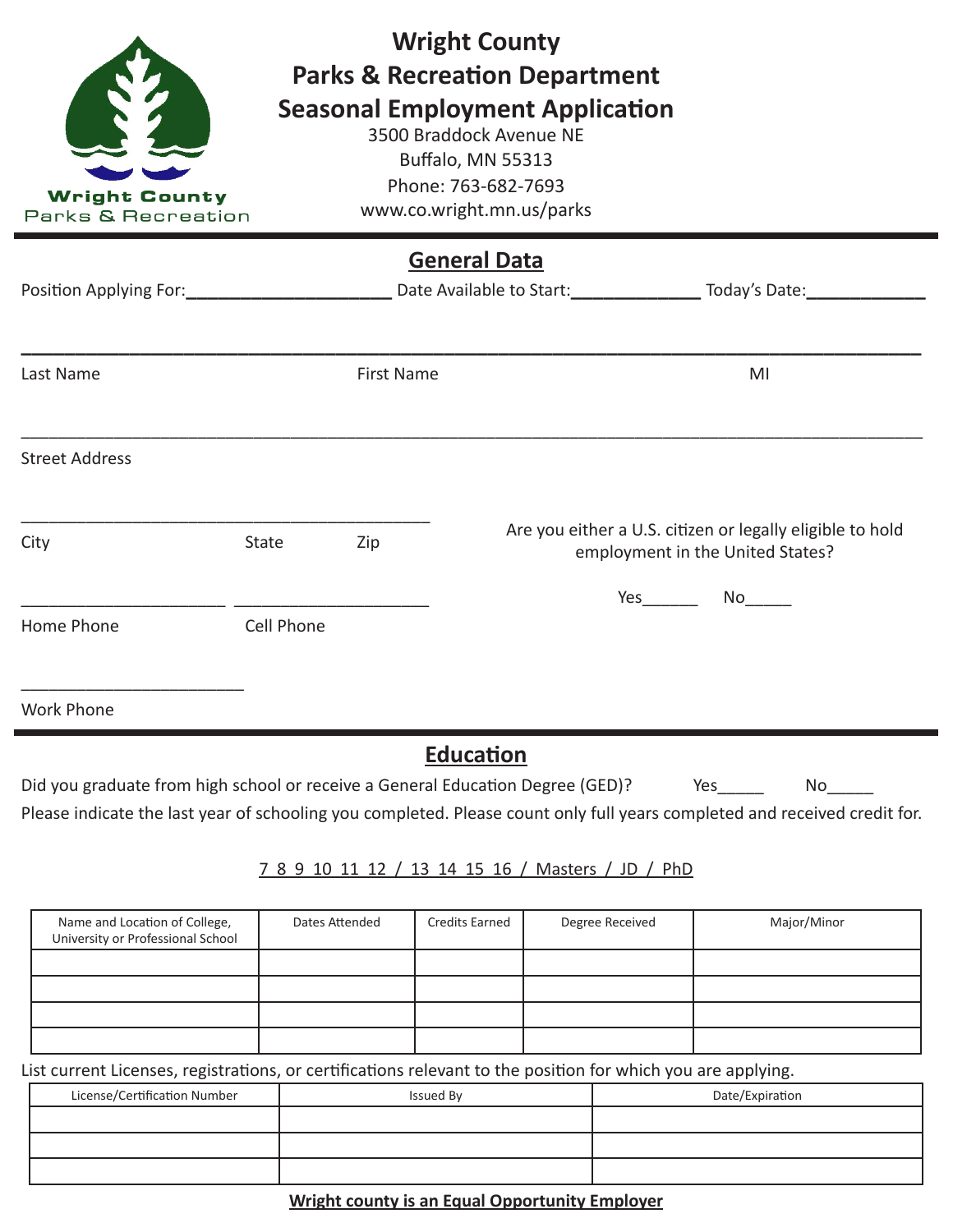## **Work Experience**

Experience and training ratings are determined by the information provided on the application including internships. Please be as specific and complete as you can in the description of duties and percent of time spent on the duties. Do Not State "See Resume". List each promotion and/or transfer as a separate job. If needed, please attach additional sheets. Any attached sheets are to comply with the form of this application. If the hours worked per week varied, use an average. When listing duties, list the 5 most important or most frequently performed. Resumes, work samples, and letters of recommendation may be attached. Please list employers in chronological order beginning with the most recent or current employer. Also include internships in work experience area below.

| area pelow.                                 |  |           |                                                                                                                                                                                                                                                                                                                                                     |
|---------------------------------------------|--|-----------|-----------------------------------------------------------------------------------------------------------------------------------------------------------------------------------------------------------------------------------------------------------------------------------------------------------------------------------------------------|
|                                             |  |           | Length of Employment                                                                                                                                                                                                                                                                                                                                |
|                                             |  |           | From:______________                                                                                                                                                                                                                                                                                                                                 |
|                                             |  |           | $\begin{picture}(180,10) \put(0,0){\line(1,0){10}} \put(15,0){\line(1,0){10}} \put(15,0){\line(1,0){10}} \put(15,0){\line(1,0){10}} \put(15,0){\line(1,0){10}} \put(15,0){\line(1,0){10}} \put(15,0){\line(1,0){10}} \put(15,0){\line(1,0){10}} \put(15,0){\line(1,0){10}} \put(15,0){\line(1,0){10}} \put(15,0){\line(1,0){10}} \put(15,0){\line($ |
|                                             |  |           | Total: Years/Months                                                                                                                                                                                                                                                                                                                                 |
| <b>Duties</b><br>1.<br>2.<br>3.<br>4.<br>5. |  | % of Time | Hours worked each week: ____<br>Ending Salary: ________________<br>Number Supervised:<br>Reason for Leaving:___________                                                                                                                                                                                                                             |
|                                             |  |           | Length of Employment                                                                                                                                                                                                                                                                                                                                |
|                                             |  |           | From:_________________<br>$\begin{tabular}{c} \hline \text{To:} \end{tabular}$<br>Total: Total:                                                                                                                                                                                                                                                     |
| <b>Duties</b><br>1.<br>2.<br>3.<br>4.<br>5. |  | % of Time | Years/Months<br>Hours worked each week: ____<br>Ending Salary: _______________<br>Number Supervised:<br>Reason for Leaving:___________                                                                                                                                                                                                              |
|                                             |  |           | Length of Employment                                                                                                                                                                                                                                                                                                                                |
|                                             |  | No        | Total: Years/Months                                                                                                                                                                                                                                                                                                                                 |
| Duties<br>1.<br>2.<br>3.<br>4.<br>5.        |  | % of Time | Hours worked each week: ____<br>Ending Salary: ________________<br>Number Supervised:<br>Reason for Leaving:                                                                                                                                                                                                                                        |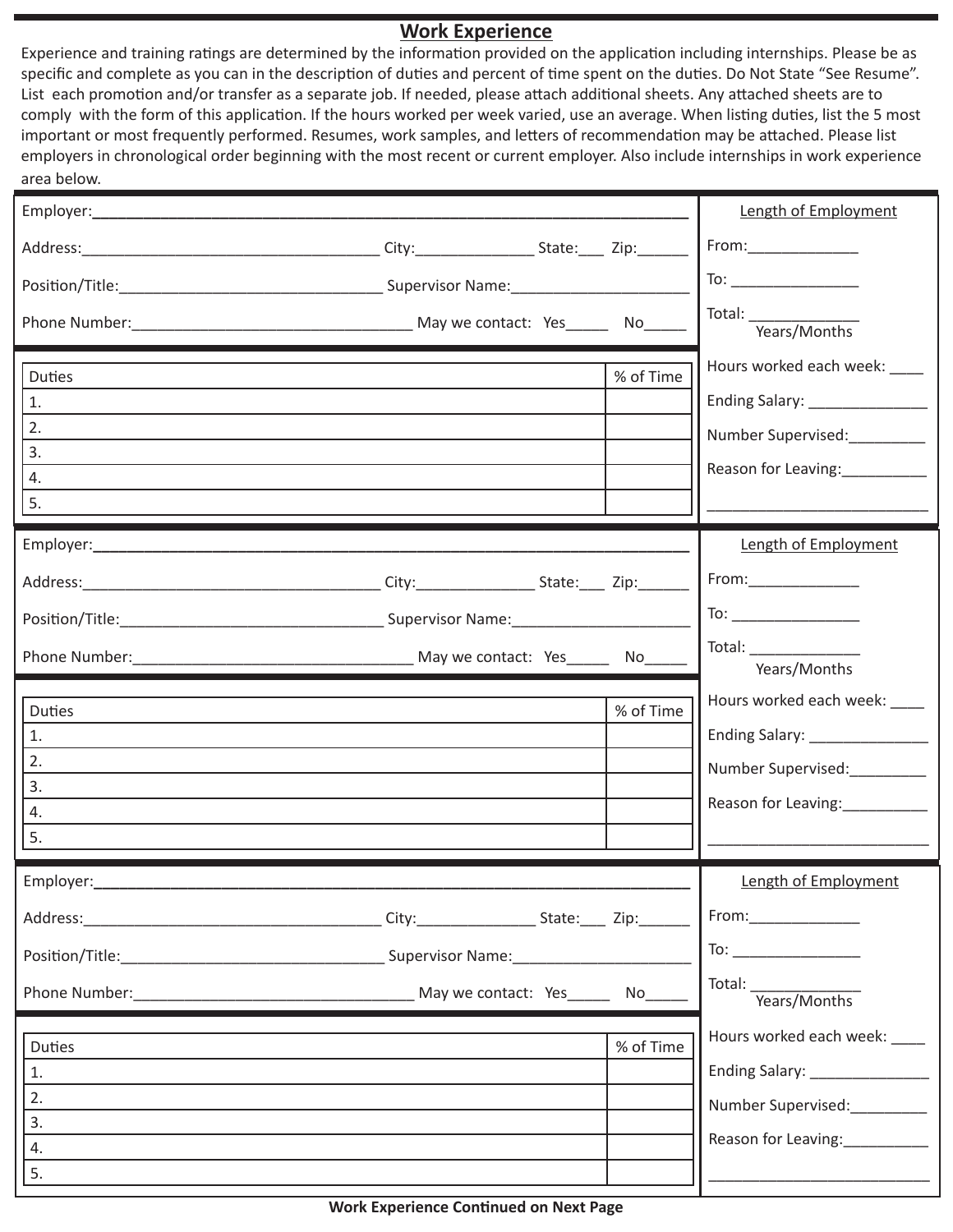|               |                                                                                   |           | Length of Employment                                                                                                                                                                                                                                                                                                                                |
|---------------|-----------------------------------------------------------------------------------|-----------|-----------------------------------------------------------------------------------------------------------------------------------------------------------------------------------------------------------------------------------------------------------------------------------------------------------------------------------------------------|
|               |                                                                                   |           | From:_________________                                                                                                                                                                                                                                                                                                                              |
|               |                                                                                   |           | $\begin{picture}(150,10) \put(0,0){\line(1,0){10}} \put(15,0){\line(1,0){10}} \put(15,0){\line(1,0){10}} \put(15,0){\line(1,0){10}} \put(15,0){\line(1,0){10}} \put(15,0){\line(1,0){10}} \put(15,0){\line(1,0){10}} \put(15,0){\line(1,0){10}} \put(15,0){\line(1,0){10}} \put(15,0){\line(1,0){10}} \put(15,0){\line(1,0){10}} \put(15,0){\line($ |
|               |                                                                                   |           | Years/Months                                                                                                                                                                                                                                                                                                                                        |
| <b>Duties</b> |                                                                                   | % of Time | Hours worked each week: ____                                                                                                                                                                                                                                                                                                                        |
| 1.            |                                                                                   |           | Ending Salary: ________________                                                                                                                                                                                                                                                                                                                     |
| 2.<br>3.      |                                                                                   |           | Number Supervised:__________                                                                                                                                                                                                                                                                                                                        |
| 4.            |                                                                                   |           | Reason for Leaving:___________                                                                                                                                                                                                                                                                                                                      |
| 5.            |                                                                                   |           |                                                                                                                                                                                                                                                                                                                                                     |
|               |                                                                                   |           | Length of Employment                                                                                                                                                                                                                                                                                                                                |
|               |                                                                                   |           | From:________________                                                                                                                                                                                                                                                                                                                               |
|               |                                                                                   |           |                                                                                                                                                                                                                                                                                                                                                     |
|               |                                                                                   |           | Total: Vears/Months                                                                                                                                                                                                                                                                                                                                 |
| <b>Duties</b> |                                                                                   | % of Time | Hours worked each week: ____                                                                                                                                                                                                                                                                                                                        |
| 1.            |                                                                                   |           | Ending Salary: _______________                                                                                                                                                                                                                                                                                                                      |
| 2.            |                                                                                   |           | Number Supervised:                                                                                                                                                                                                                                                                                                                                  |
| 3.<br>4.      |                                                                                   |           | Reason for Leaving:___________                                                                                                                                                                                                                                                                                                                      |
| 5.            |                                                                                   |           |                                                                                                                                                                                                                                                                                                                                                     |
|               |                                                                                   |           |                                                                                                                                                                                                                                                                                                                                                     |
|               | Relevant Volunteer and Unpaid Experience (include internships as work experience) |           |                                                                                                                                                                                                                                                                                                                                                     |

| Type of Volunteer Activity | Organization | l Number of hours Each Week | From |  |
|----------------------------|--------------|-----------------------------|------|--|
|                            |              |                             |      |  |

**Complete this section and indicate the number of years of experience for each area.**

| <b>Clerical Skills</b>  | <b>Accounting</b>                                                             | <b>Office Machines</b> | <b>Software Application</b> |  |
|-------------------------|-------------------------------------------------------------------------------|------------------------|-----------------------------|--|
| <b>Customer Service</b> | <b>Accounts Payable</b>                                                       | 10 Key                 | Auto CAD                    |  |
| Data Entry              | <b>Accounts Receivable</b>                                                    | Copier                 | GIS                         |  |
| Filing                  | <b>Bank Reconciliation</b>                                                    | Fax                    | Power Point                 |  |
| Receptionist            | Cash Balancing                                                                | Imagers                | Publisher                   |  |
| <b>Minute Taking</b>    | <b>Financial Statement</b>                                                    | Scanners               | MS Word                     |  |
| Transcription           | Payroll                                                                       | Transcription          | MS Excel                    |  |
|                         | <b>Trial Balance</b>                                                          | <b>Typing WPM</b>      | <b>Recreation Software</b>  |  |
|                         | List any other skills you have relative to the position you are applying for: |                        |                             |  |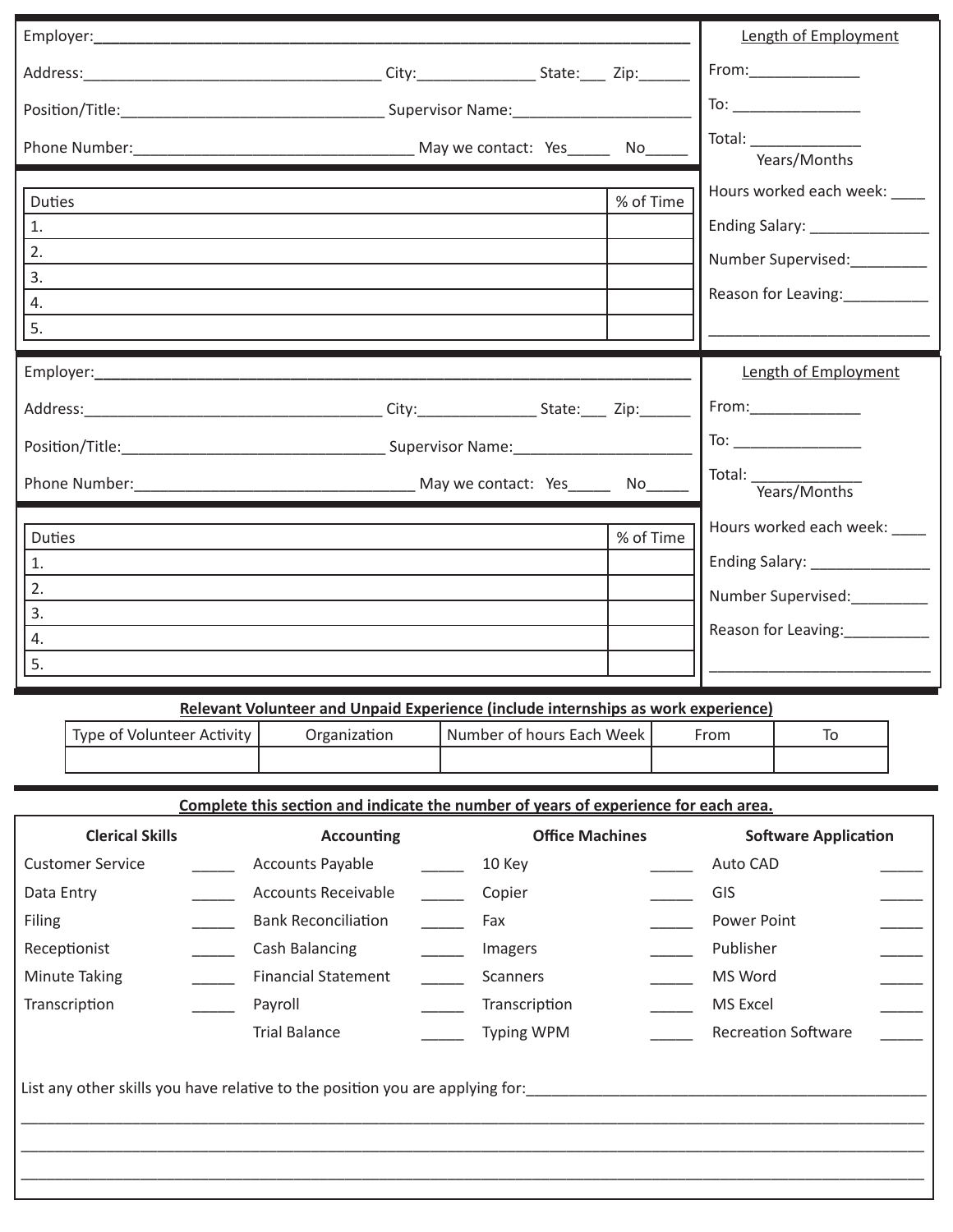| <b>Driving Record Information</b>                                                                                                                                                                                                                                                                                                                                                                                                                                                                                                                         |
|-----------------------------------------------------------------------------------------------------------------------------------------------------------------------------------------------------------------------------------------------------------------------------------------------------------------------------------------------------------------------------------------------------------------------------------------------------------------------------------------------------------------------------------------------------------|
|                                                                                                                                                                                                                                                                                                                                                                                                                                                                                                                                                           |
|                                                                                                                                                                                                                                                                                                                                                                                                                                                                                                                                                           |
| Have you had any moving violations in the last 5 years? Yes____ No____ If yes, indicate violation(s) and date(s) of occurrence:                                                                                                                                                                                                                                                                                                                                                                                                                           |
|                                                                                                                                                                                                                                                                                                                                                                                                                                                                                                                                                           |
| I declare that the information provided on this application and on any attachments are true and accurate to the best of my knowledge.<br>Furthermore, I understand that false or misleading information provided herein may result in my immediate dismissal from any<br>position gained on the basis of fraudulent information.                                                                                                                                                                                                                          |
| Applicant's Signature<br>Date                                                                                                                                                                                                                                                                                                                                                                                                                                                                                                                             |
| <b>Release Information</b>                                                                                                                                                                                                                                                                                                                                                                                                                                                                                                                                |
| In conjunction with my application for employment, I authorize the representative of Wright County to conduct and inquiry into<br>any job-related information contained in my application, including but not limited to, present and former employers, performance<br>evaluations, and records maintained by educational institutions relating to academic performance. Please release to the Wright<br>County Personnel Department and all personnel data required for a period of up to twelve months from date of this request as<br>designated below. |
| ____ Yes _____ No    Present employer(s) may be contacted<br>Ves ______ No Previous employer(s) may be contacted                                                                                                                                                                                                                                                                                                                                                                                                                                          |
| I also release you from any liability in providing information to Wright County if done in good faith and without malice concerning<br>my professional competence and qualifications.                                                                                                                                                                                                                                                                                                                                                                     |
| Applicant's Signature<br>Date                                                                                                                                                                                                                                                                                                                                                                                                                                                                                                                             |
| Be sure you have:                                                                                                                                                                                                                                                                                                                                                                                                                                                                                                                                         |
| Signed your application<br>1.                                                                                                                                                                                                                                                                                                                                                                                                                                                                                                                             |
| Attached all requested and/or required material<br>2.                                                                                                                                                                                                                                                                                                                                                                                                                                                                                                     |
| Provided complete and accurate information<br>3.                                                                                                                                                                                                                                                                                                                                                                                                                                                                                                          |
| If a veteran, complete Veteran's Preference Claim Form and attach a copy of your DD214<br>4.                                                                                                                                                                                                                                                                                                                                                                                                                                                              |
| This application and all additional material submitted will become the property of Wright county and will not be returned. You                                                                                                                                                                                                                                                                                                                                                                                                                            |
| should not submit your original or only copy of any document.                                                                                                                                                                                                                                                                                                                                                                                                                                                                                             |
| <b>Disability Status</b>                                                                                                                                                                                                                                                                                                                                                                                                                                                                                                                                  |
| A person with a disability is define by the Americans with Disabilities Act as:                                                                                                                                                                                                                                                                                                                                                                                                                                                                           |
| Having a physical or mental impairment which substantially limits one or more major life activities<br>1.                                                                                                                                                                                                                                                                                                                                                                                                                                                 |
| Having a record of such as impairment<br>2.                                                                                                                                                                                                                                                                                                                                                                                                                                                                                                               |
| Being regarded as having such impairment<br>3.                                                                                                                                                                                                                                                                                                                                                                                                                                                                                                            |
| Major life activities include such things as caring for oneself, performing manual task, walking, talking, and hearing, seeing, speaking,                                                                                                                                                                                                                                                                                                                                                                                                                 |
| breathing, learning, concentrating, thinking, communicating, and working. Temporary, non-chronic impairments of short duration,                                                                                                                                                                                                                                                                                                                                                                                                                           |
| with little or no long-term impact, are usually not disabilities. A visual problem which has been corrected by glasses usually not a<br>disability. Veterans who are rated as "disabled" by the Veterans Administration are not automatically "disabled" under this definition                                                                                                                                                                                                                                                                            |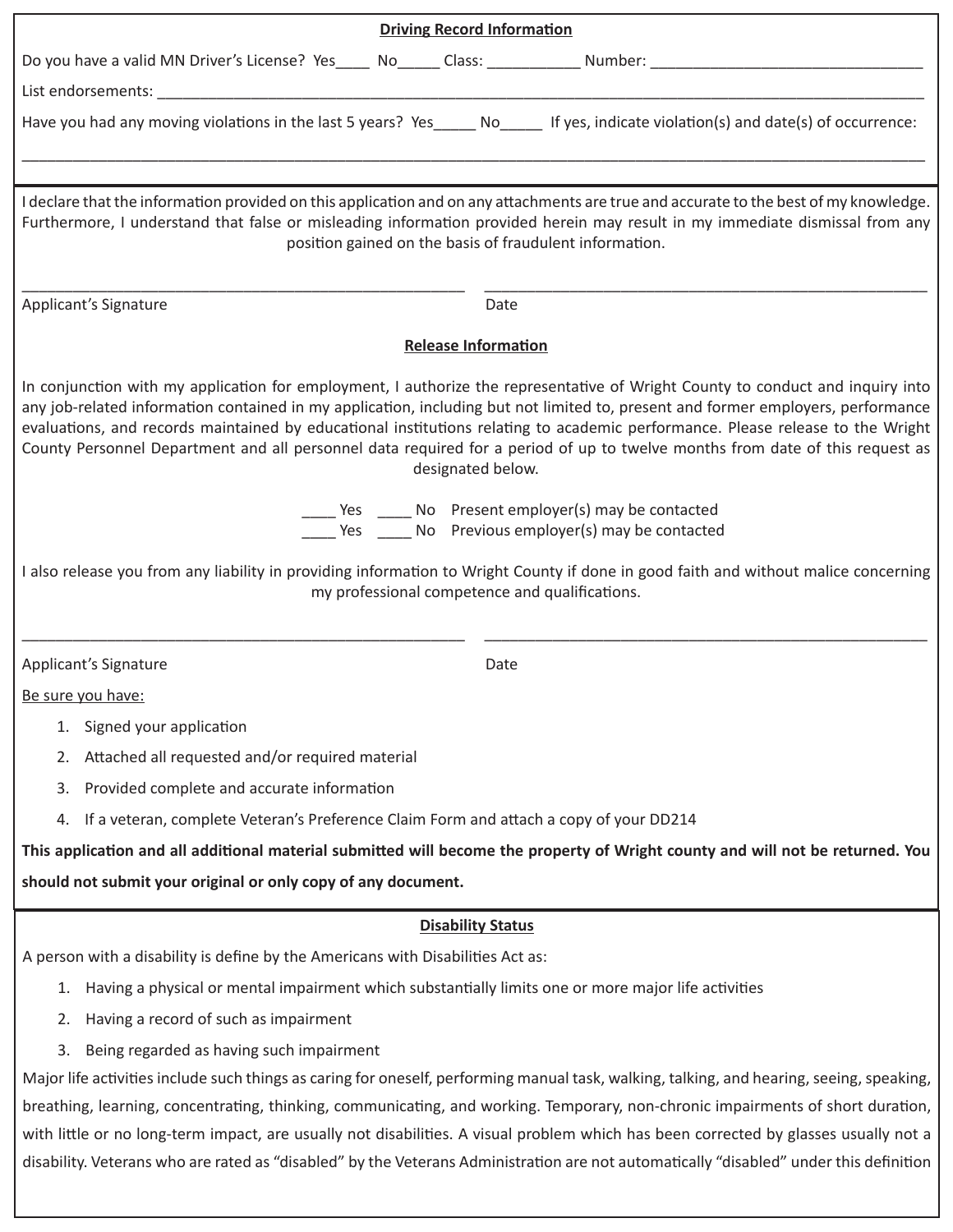| To All Applicants:<br>The following information in no way affects you as an individual applicant. This information will be used to find out how effective our<br>recruitment efforts are in reaching all segments of the population and in validation of our selection methods. The information will not<br>be maintained in the personnel files and it will not be made available to any person involved in the decisions affecting an individual's<br>appointment or promotion to a position. Although providing this information is voluntary, it is important that all applicants answer<br>these questions so that we may take steps to prevent discrimination in the recruitment and selection of employees for public service.<br>What sex do you identify as?<br>1.<br>Of the following, of what racial/ethnic group do you consider yourself?<br>2.<br>American Indian or Alaskan Native<br>Asian and Pacific Islander<br>____ Black<br>______ Hispanic<br>White<br>Other<br>Do you have a disability?<br>3.<br>$No$ <sub>____</sub><br>Yes $\frac{1}{\sqrt{2}}$<br>How did you learn about this job opening?<br>Newspaper<br>Minority or Female Publication/Organization<br>School<br>County Employee<br>MN Workforce Center<br>Wright County Job Line | <b>Affirmative Action Applicant's Flow Information</b> |
|------------------------------------------------------------------------------------------------------------------------------------------------------------------------------------------------------------------------------------------------------------------------------------------------------------------------------------------------------------------------------------------------------------------------------------------------------------------------------------------------------------------------------------------------------------------------------------------------------------------------------------------------------------------------------------------------------------------------------------------------------------------------------------------------------------------------------------------------------------------------------------------------------------------------------------------------------------------------------------------------------------------------------------------------------------------------------------------------------------------------------------------------------------------------------------------------------------------------------------------------------------------|--------------------------------------------------------|
|                                                                                                                                                                                                                                                                                                                                                                                                                                                                                                                                                                                                                                                                                                                                                                                                                                                                                                                                                                                                                                                                                                                                                                                                                                                                  |                                                        |
| 4.                                                                                                                                                                                                                                                                                                                                                                                                                                                                                                                                                                                                                                                                                                                                                                                                                                                                                                                                                                                                                                                                                                                                                                                                                                                               |                                                        |
|                                                                                                                                                                                                                                                                                                                                                                                                                                                                                                                                                                                                                                                                                                                                                                                                                                                                                                                                                                                                                                                                                                                                                                                                                                                                  |                                                        |
|                                                                                                                                                                                                                                                                                                                                                                                                                                                                                                                                                                                                                                                                                                                                                                                                                                                                                                                                                                                                                                                                                                                                                                                                                                                                  |                                                        |
|                                                                                                                                                                                                                                                                                                                                                                                                                                                                                                                                                                                                                                                                                                                                                                                                                                                                                                                                                                                                                                                                                                                                                                                                                                                                  |                                                        |
|                                                                                                                                                                                                                                                                                                                                                                                                                                                                                                                                                                                                                                                                                                                                                                                                                                                                                                                                                                                                                                                                                                                                                                                                                                                                  |                                                        |
|                                                                                                                                                                                                                                                                                                                                                                                                                                                                                                                                                                                                                                                                                                                                                                                                                                                                                                                                                                                                                                                                                                                                                                                                                                                                  |                                                        |
|                                                                                                                                                                                                                                                                                                                                                                                                                                                                                                                                                                                                                                                                                                                                                                                                                                                                                                                                                                                                                                                                                                                                                                                                                                                                  |                                                        |
|                                                                                                                                                                                                                                                                                                                                                                                                                                                                                                                                                                                                                                                                                                                                                                                                                                                                                                                                                                                                                                                                                                                                                                                                                                                                  |                                                        |
|                                                                                                                                                                                                                                                                                                                                                                                                                                                                                                                                                                                                                                                                                                                                                                                                                                                                                                                                                                                                                                                                                                                                                                                                                                                                  |                                                        |
|                                                                                                                                                                                                                                                                                                                                                                                                                                                                                                                                                                                                                                                                                                                                                                                                                                                                                                                                                                                                                                                                                                                                                                                                                                                                  |                                                        |
|                                                                                                                                                                                                                                                                                                                                                                                                                                                                                                                                                                                                                                                                                                                                                                                                                                                                                                                                                                                                                                                                                                                                                                                                                                                                  |                                                        |
|                                                                                                                                                                                                                                                                                                                                                                                                                                                                                                                                                                                                                                                                                                                                                                                                                                                                                                                                                                                                                                                                                                                                                                                                                                                                  |                                                        |
|                                                                                                                                                                                                                                                                                                                                                                                                                                                                                                                                                                                                                                                                                                                                                                                                                                                                                                                                                                                                                                                                                                                                                                                                                                                                  |                                                        |
|                                                                                                                                                                                                                                                                                                                                                                                                                                                                                                                                                                                                                                                                                                                                                                                                                                                                                                                                                                                                                                                                                                                                                                                                                                                                  |                                                        |
|                                                                                                                                                                                                                                                                                                                                                                                                                                                                                                                                                                                                                                                                                                                                                                                                                                                                                                                                                                                                                                                                                                                                                                                                                                                                  |                                                        |
|                                                                                                                                                                                                                                                                                                                                                                                                                                                                                                                                                                                                                                                                                                                                                                                                                                                                                                                                                                                                                                                                                                                                                                                                                                                                  |                                                        |
|                                                                                                                                                                                                                                                                                                                                                                                                                                                                                                                                                                                                                                                                                                                                                                                                                                                                                                                                                                                                                                                                                                                                                                                                                                                                  |                                                        |
|                                                                                                                                                                                                                                                                                                                                                                                                                                                                                                                                                                                                                                                                                                                                                                                                                                                                                                                                                                                                                                                                                                                                                                                                                                                                  |                                                        |
|                                                                                                                                                                                                                                                                                                                                                                                                                                                                                                                                                                                                                                                                                                                                                                                                                                                                                                                                                                                                                                                                                                                                                                                                                                                                  |                                                        |
|                                                                                                                                                                                                                                                                                                                                                                                                                                                                                                                                                                                                                                                                                                                                                                                                                                                                                                                                                                                                                                                                                                                                                                                                                                                                  |                                                        |
|                                                                                                                                                                                                                                                                                                                                                                                                                                                                                                                                                                                                                                                                                                                                                                                                                                                                                                                                                                                                                                                                                                                                                                                                                                                                  |                                                        |
|                                                                                                                                                                                                                                                                                                                                                                                                                                                                                                                                                                                                                                                                                                                                                                                                                                                                                                                                                                                                                                                                                                                                                                                                                                                                  |                                                        |
|                                                                                                                                                                                                                                                                                                                                                                                                                                                                                                                                                                                                                                                                                                                                                                                                                                                                                                                                                                                                                                                                                                                                                                                                                                                                  |                                                        |
|                                                                                                                                                                                                                                                                                                                                                                                                                                                                                                                                                                                                                                                                                                                                                                                                                                                                                                                                                                                                                                                                                                                                                                                                                                                                  |                                                        |
|                                                                                                                                                                                                                                                                                                                                                                                                                                                                                                                                                                                                                                                                                                                                                                                                                                                                                                                                                                                                                                                                                                                                                                                                                                                                  |                                                        |
|                                                                                                                                                                                                                                                                                                                                                                                                                                                                                                                                                                                                                                                                                                                                                                                                                                                                                                                                                                                                                                                                                                                                                                                                                                                                  |                                                        |
|                                                                                                                                                                                                                                                                                                                                                                                                                                                                                                                                                                                                                                                                                                                                                                                                                                                                                                                                                                                                                                                                                                                                                                                                                                                                  |                                                        |
|                                                                                                                                                                                                                                                                                                                                                                                                                                                                                                                                                                                                                                                                                                                                                                                                                                                                                                                                                                                                                                                                                                                                                                                                                                                                  | ___ Wright County Website                              |
| Walk In                                                                                                                                                                                                                                                                                                                                                                                                                                                                                                                                                                                                                                                                                                                                                                                                                                                                                                                                                                                                                                                                                                                                                                                                                                                          |                                                        |
| ___ Posting in Courthouse                                                                                                                                                                                                                                                                                                                                                                                                                                                                                                                                                                                                                                                                                                                                                                                                                                                                                                                                                                                                                                                                                                                                                                                                                                        |                                                        |
| Other and the contract of the contract of the contract of the contract of the contract of the contract of the                                                                                                                                                                                                                                                                                                                                                                                                                                                                                                                                                                                                                                                                                                                                                                                                                                                                                                                                                                                                                                                                                                                                                    |                                                        |
|                                                                                                                                                                                                                                                                                                                                                                                                                                                                                                                                                                                                                                                                                                                                                                                                                                                                                                                                                                                                                                                                                                                                                                                                                                                                  |                                                        |

Equal Opportunity/Affirmative Action Employer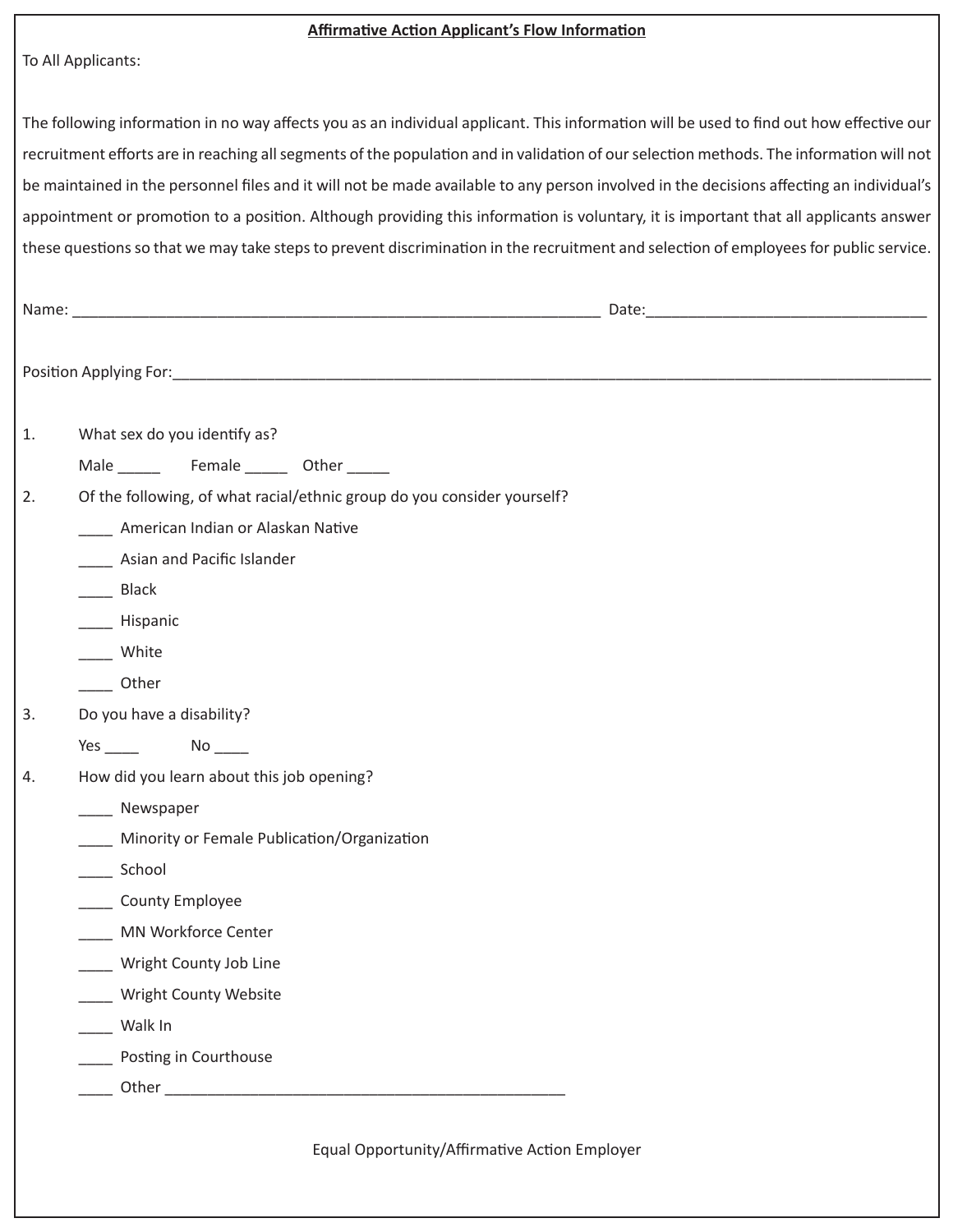### **The Minnesota Government Data Practices Act (Minnesota Statutes 13.01-13.90) has two sections that affect you as an applicant for employment at Wright County.**

First, under "Right of Subjects of Data" (Minnesota Statute 13.04), when you are asked to provide us with data about yourself, we must tell you:

- A) The purpose and intended use of the data;
- B) Whether you may refuse or are legally required to supply the requested data;
- C) Any known consequences arising from your supplying or refusing to supply the data; and
- D) The identity of other persons or organizations authorized y state or federal law to receive the data you provide.

Secondly, under "Personnel Data" (Minnesota Statute 13.43), the following data on you as an applicant for employment by a public agency is automatically public:

- A) Your veteran's status; D) Your job history;
	-
- B) Relevant test scores; E) Your education and training; and
- 
- C) Your rank on our eligible list; F) Your work availability.

As an applicant, your name is considered private\*\* until you are certified as eligible for appointment to a vacancy or when applicants are considered by the appointing authority to be finalists for a position in public employment. "Finalist" means an individual who is selected to be interviewed by the appointing authority prior to selection.

If you are hired, the following additional data about you will be public\*:

- A. Name; employee ID#; actual gross salary; salary range; terms and conditions of employment relationship; contract fees; actual gross pension; the value and nature of employer paid fringe benefits; and the basis for and the amount of any added remuneration, including expense reimbursement, in addition to salary;
- B. Job title and bargaining unit; job description; education and training background; and previous work experience;
- C. Date of first and last employment
- D. The existence and status of any complaints or charges against the employee, regardless of whether the complaint or charge resulted in disciplinary action;
- E. The final disposition of any disciplinary action together with the specific reason for the action and data documenting the basis of the action, excluding data that would identify confidential sources who are employees of public body;
- F. The terms of any agreement settling any dispute arising out of an employment relationship, including a buyout agreement; except that the agreement must include specific reasons for the agreement if it involves the payment of more than \$10,000 of public money;
- G. Work location; a work telephone number; badge number; work-related continuing education; honors and awards received; and
- H. Payroll time sheets or other comparable data that are only used to account for employee's work time for payroll purposes, except to the extent that release of time sheet data would reveal the employee's reasons for the use of sick and other medical leave or other non-public data.

\* "Public" means that it is available to anyone who asks to see it.

\*\* "Private" information is available only to the person it is about and to the staff who must use it in the normal course of conducting county business.

- » The data concerning you which is placed in you application folder or your Personnel file and which is not listed above is private data. This private data will be shared with you and those members of County staff who need it to process the application, update your personnel record, evaluate your work performance, and if you are handicapped, provide the necessary accommodations. In addition, the following person or organizations are authorized by state or federal law to receive this private data if they so request:
- » The Bureau of Census
- » Federal Stats, and County Auditors
- » The State Department of Human Services in regard to locating parents who have deserted their children
- » The Department of Human Rights
- » Federal Officials investigating the compliance of Affirmative Action and Equal Employment Opportunities
- » Labor organizations to the extent that the County determines the release of personnel data is necessary to conduct elections, notify employees of fair share fee assessments, and implement the provisions of the Minnesota Labor Relations Statute.
- » Labor Organizations and the Bureau of Mediation Services to the extent ordered or authorized by the Director of the Bureau of Mediation Services.

With the exception of racial and ethnic data, the data you give us about yourself is needed to identify you and to assist in determining your suitability for the position for which you are applying. Racial and ethnic data are used in summary form by the County's Affirmative Action Program to monitor protected class employment and to meet federal, state, and local reporting requirements. Furnishing racial and ethnic data about yourself , as well as your social security number, is voluntary. You are not legally required to supply any of the data we ask for on your application, bit if you choose to withhold any data other than racial, ethnic, or your social security number, we cannot consider you for employment. If you do provide the data, your application will be considered and, if you are employed, the data you have given us as an applicant will become part of your employee record.